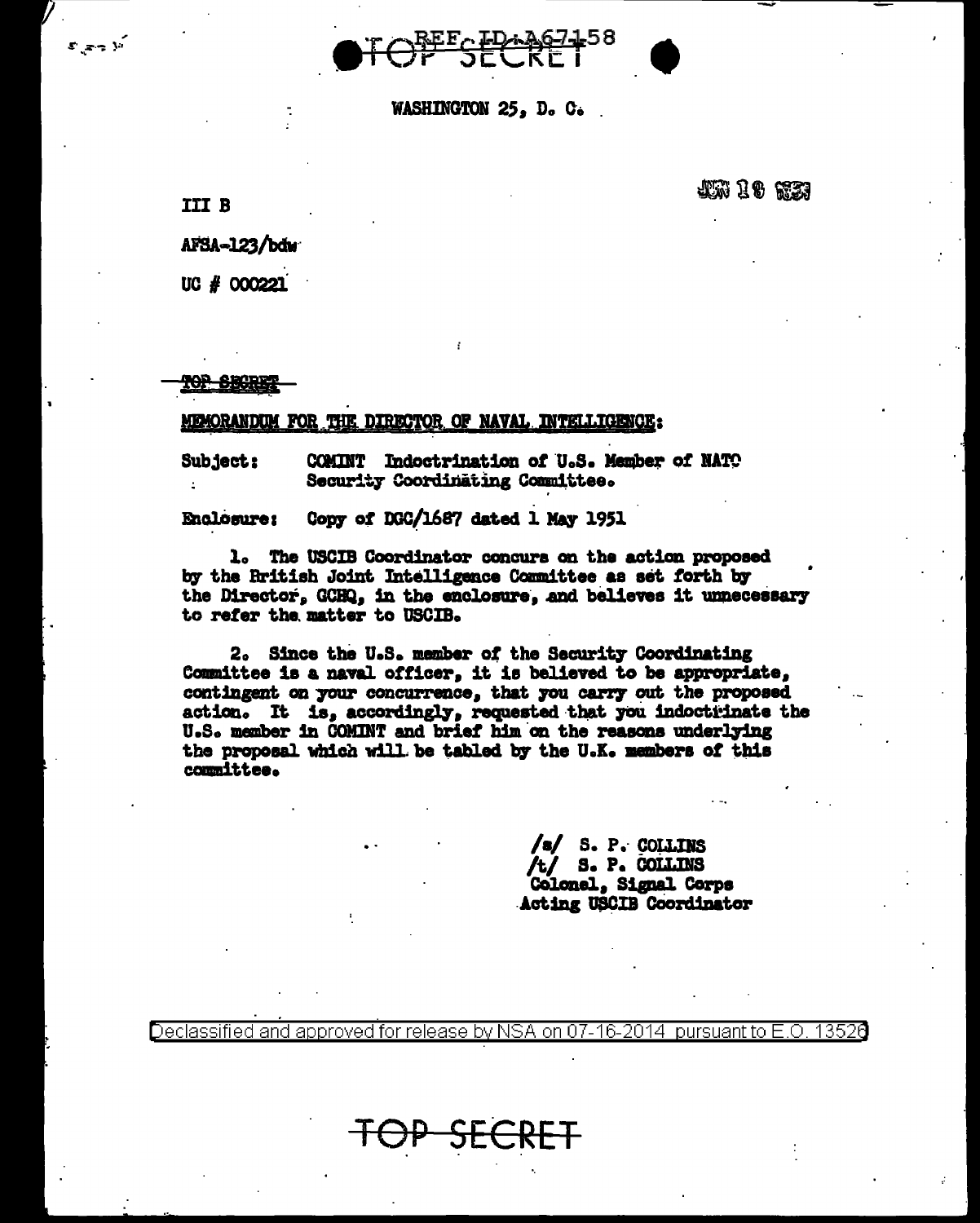$EO$  3.3(h)(2)<br> $P<sub>L</sub>$  86-36/50 USC 3605 **FEESTOFREZT58**  $\sim$   $\approx$  $\bar{f}$  $\ddot{\phantom{1}}$  $\epsilon$  . TOP SECRET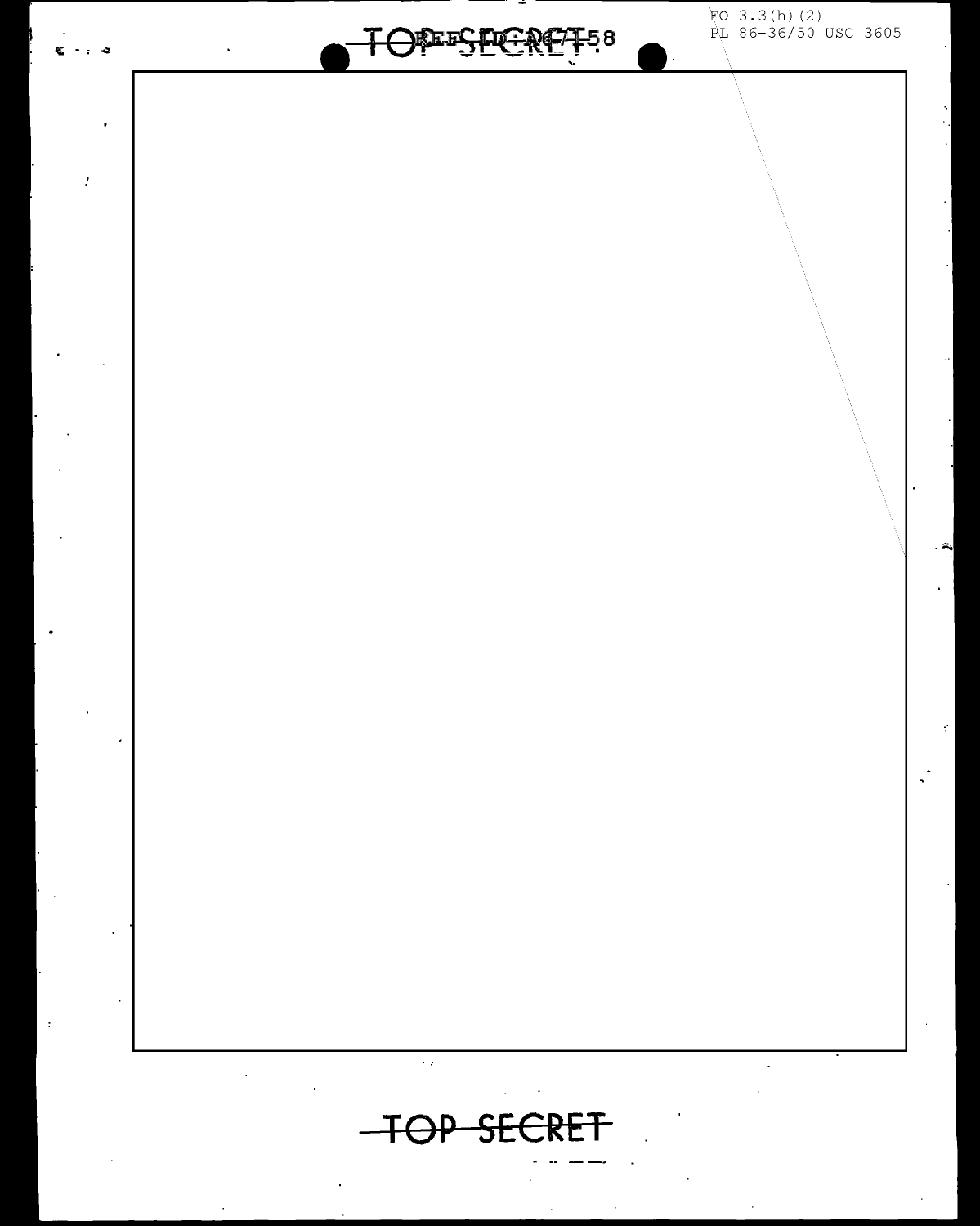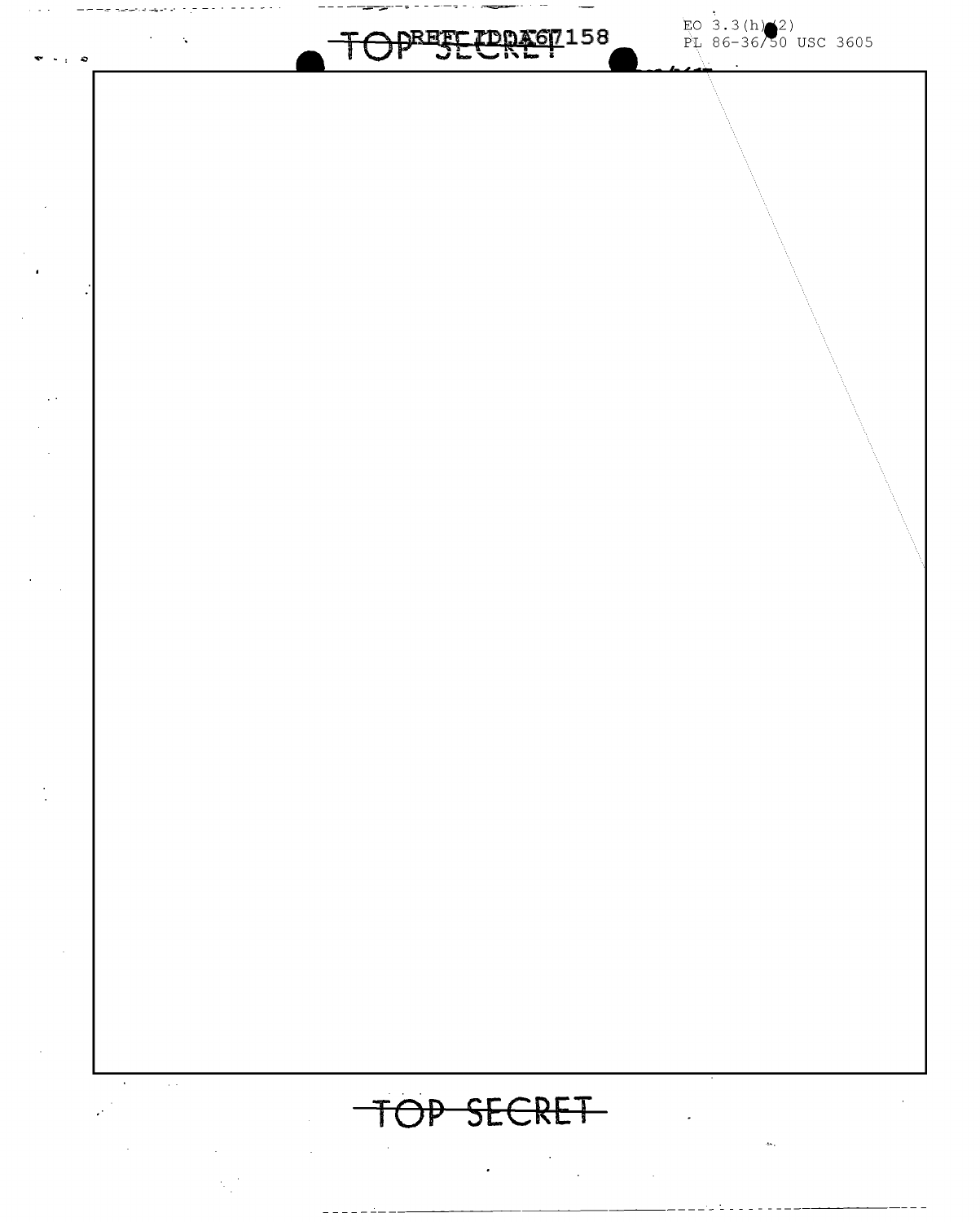